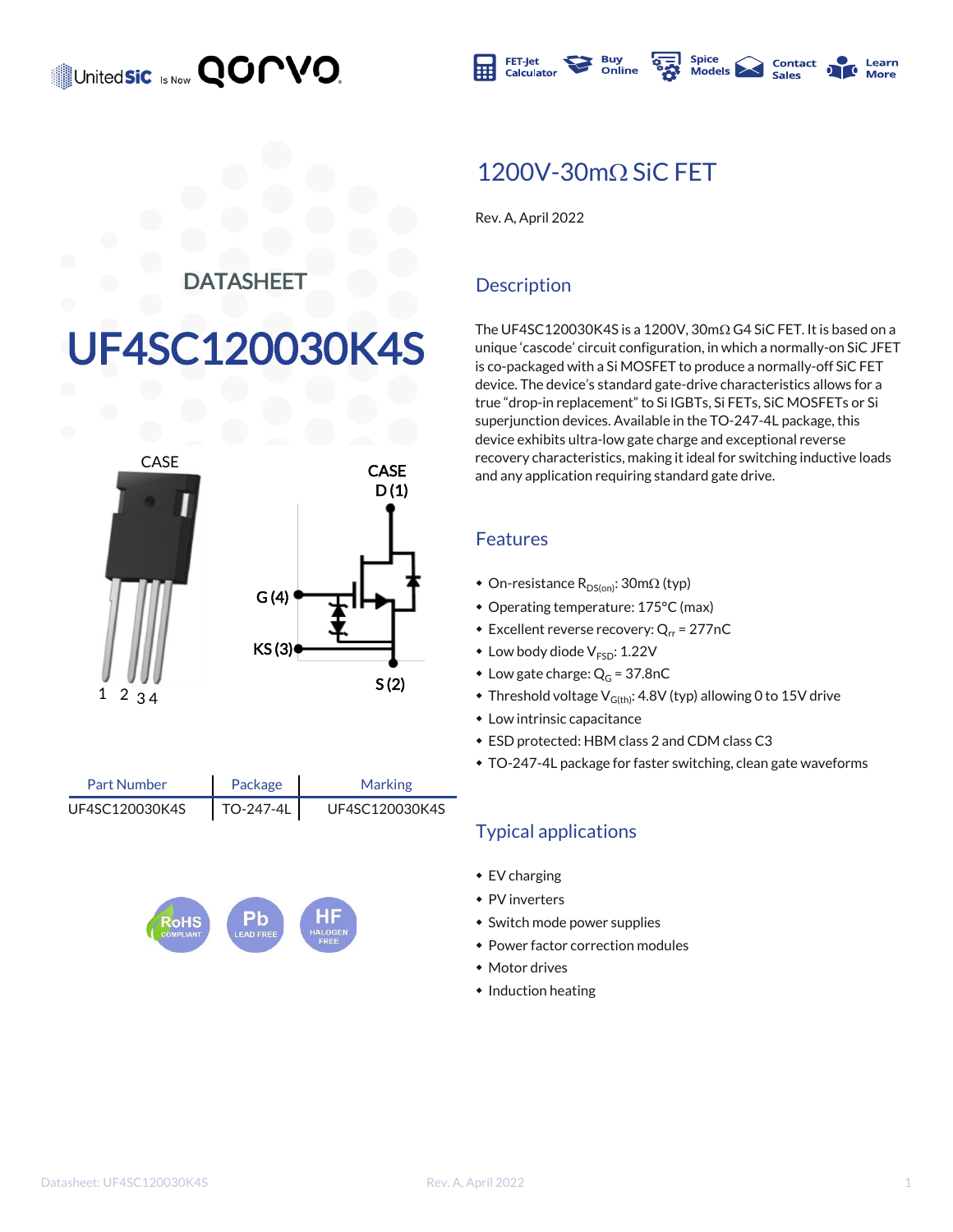



## Maximum Ratings

| Parameter                                                            | Symbol                  | <b>Test Conditions</b>  | Value          | <b>Units</b> |
|----------------------------------------------------------------------|-------------------------|-------------------------|----------------|--------------|
| Drain-source voltage                                                 | $V_{DS}$                |                         | 1200           |              |
|                                                                      | $V_{GS}$                | DC.                     | $-20$ to $+20$ |              |
| Gate-source voltage                                                  |                         | AC (f > 1Hz)            | $-25$ to $+25$ |              |
| Continuous drain current <sup>1</sup>                                |                         | $T_c \leq 40^{\circ}$ C | 53             | A            |
|                                                                      | $I_{\rm D}$             | $T_c = 100$ °C          | 41             | A            |
| Pulsed drain current <sup>2</sup>                                    | I <sub>DM</sub>         | $T_c = 25^{\circ}C$     | 164            | A            |
| Single pulsed avalanche energy <sup>3</sup>                          | $E_{AS}$                | L=15mH, $I_{AS}$ =3.6A  | 97             | mJ           |
| SiC FET dv/dt ruggedness                                             | dv/dt                   | $V_{DS}$ $\leq$ 800V    | 200            | V/ns         |
| Power dissipation                                                    | $P_{\text{tot}}$        | $T_c = 25^{\circ}C$     | 341            | W            |
| Maximum junction temperature                                         | $I_{J,max}$             |                         | 175            | $^{\circ}$ C |
| Operating and storage temperature                                    | $T_{J}$ , $T_{STG}$     |                         | $-55$ to 175   | $^{\circ}$ C |
| Max. lead temperature for soldering,<br>1/8" from case for 5 seconds | $\mathsf{T}_\mathsf{L}$ |                         | 250            | $\circ$      |

1. Limited by bondwires

2. Pulse width  $\mathsf{t}_\mathsf{p}$  limited by  $\mathsf{T}_{\mathsf{J},\mathsf{max}}$ 

3. Starting  $T_J = 25^{\circ}C$ 

Thermal Characteristics

| Parameter                            | Symbol         | <b>Test Conditions</b> | Value |             |      | Units |
|--------------------------------------|----------------|------------------------|-------|-------------|------|-------|
|                                      |                |                        | Min   | $\tau_{VD}$ | Max  |       |
| Thermal resistance, junction-to-case | $R_{\theta$ JC |                        |       | 0.34        | 0.44 | °C/W  |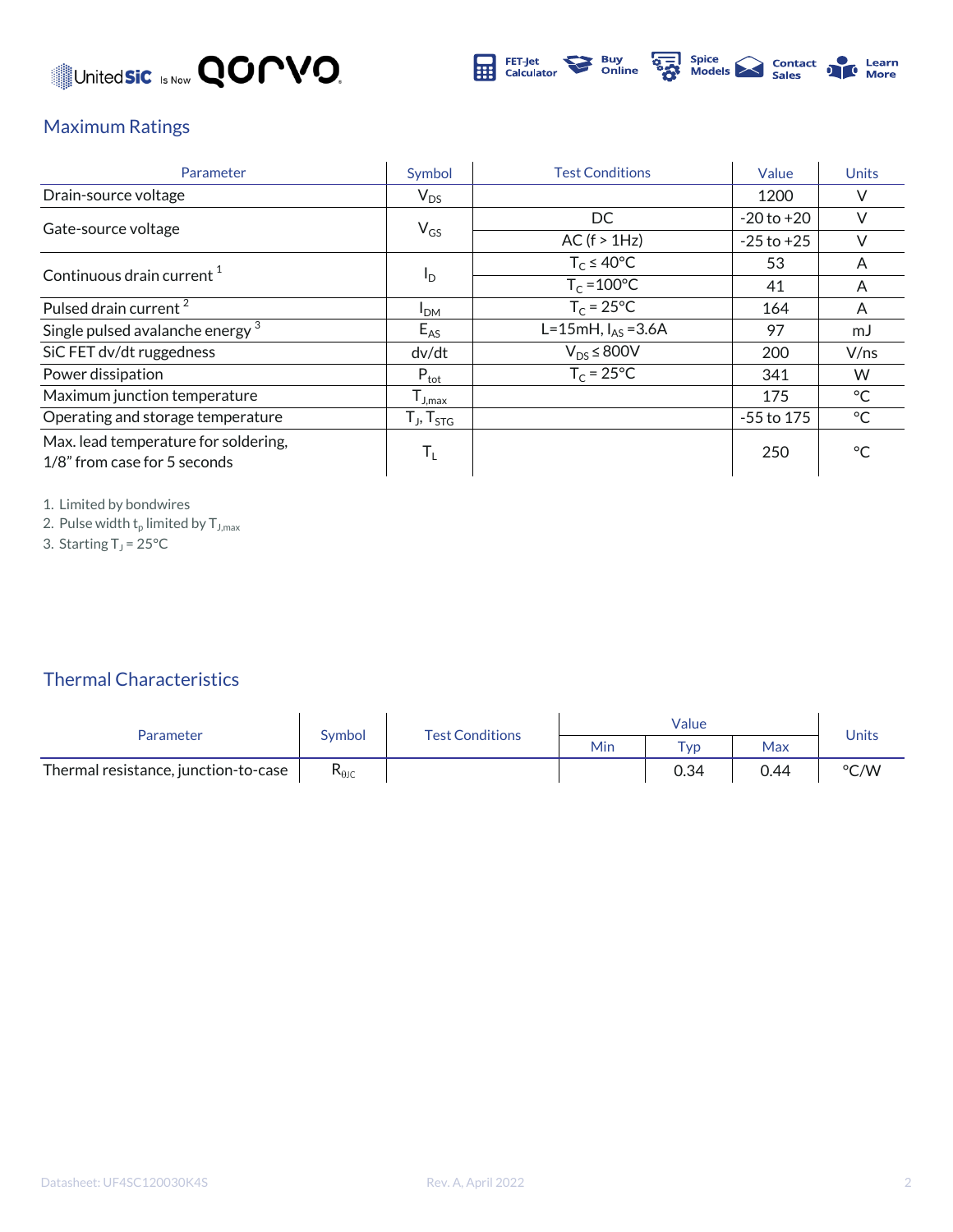Unitedsic Is Now **QOMVO** 



Electrical Characteristics ( $T_J$  = +25°C unless otherwise specified)

## Typical Performance - Static

| Parameter                      | Symbol           | <b>Test Conditions</b>                                          | Value      |     |            |              |
|--------------------------------|------------------|-----------------------------------------------------------------|------------|-----|------------|--------------|
|                                |                  |                                                                 | <b>Min</b> | Typ | <b>Max</b> | <b>Units</b> |
| Drain-source breakdown voltage | BV <sub>DS</sub> | $V_{GS}$ =0V, $I_D$ =1mA                                        | 1200       |     |            | V            |
| Total drain leakage current    | $I_{DSS}$        | $V_{DS} = 1200V,$<br>$V_{GS}$ =0V, T <sub>J</sub> =25°C         |            | 1   | 50         | μA           |
|                                |                  | $V_{DS} = 1200V,$<br>$V_{GS} = 0V$ , T <sub>J</sub> =175°C      |            | 15  |            |              |
| Total gate leakage current     | $I_{GSS}$        | $V_{DS} = 0V$ , T <sub>1</sub> =25°C,<br>$V_{GS} = -20V / +20V$ |            | 6   | 20         | μA           |
| Drain-source on-resistance     | $R_{DS(on)}$     | $V_{GS} = 12V$ , $I_D = 20A$ ,<br>$T_i = 25^{\circ}C$           |            | 30  | 39         | $m\Omega$    |
|                                |                  | $V_{GS} = 12V$ , $I_D = 20A$ ,<br>$T_i = 125$ °C                |            | 56  |            |              |
|                                |                  | $V_{GS} = 12V$ , $I_{D} = 20A$ ,<br>$T_i = 175$ °C              |            | 77  |            |              |
| Gate threshold voltage         | $V_{G(th)}$      | $V_{DS} = 5V$ , $I_D = 10mA$                                    | 4          | 4.8 | 6          | V            |
| Gate resistance                | $R_G$            | f=1MHz, open drain                                              |            | 4.5 |            | $\Omega$     |

### Typical Performance - Reverse Diode

| Parameter                                     | Symbol                  | <b>Test Conditions</b>                                                    | Value      |      |            |              |
|-----------------------------------------------|-------------------------|---------------------------------------------------------------------------|------------|------|------------|--------------|
|                                               |                         |                                                                           | <b>Min</b> | Typ  | <b>Max</b> | <b>Units</b> |
| Diode continuous forward current <sup>1</sup> | $\mathsf{I}_\mathsf{S}$ | $T_c \leq 40^{\circ}$ C                                                   |            |      | 53         | A            |
| Diode pulse current <sup>2</sup>              | $I_{S,pulse}$           | $T_c = 25^{\circ}C$                                                       |            |      | 164        | A            |
| Forward voltage                               | V <sub>FSD</sub>        | $V_{GS} = OV, I_S = 15A,$<br>$T_i = 25^{\circ}C$                          |            | 1.22 | 1.35       | V            |
|                                               |                         | $V_{GS} = 0V$ , $I_S = 15A$ ,<br>$T_i = 175^{\circ}C$                     |            | 1.68 |            |              |
| Reverse recovery charge                       | $Q_{rr}$                | $V_R = 800V$ , $I_S = 30A$ ,<br>$V_{GS}$ =0V, R <sub>G</sub> =18 $\Omega$ |            | 277  |            | nC.          |
| Reverse recovery time                         | $t_{rr}$                | $di/dt = 1840A/\mu s$ ,<br>$T_1 = 25^{\circ}C$                            |            | 14   |            | ns           |
| Reverse recovery charge                       | $Q_{rr}$                | $V_R = 800V$ , $I_S = 30A$ ,<br>$V_{GS}$ =0V, R <sub>G</sub> =18 $\Omega$ |            | 298  |            | nC           |
| Reverse recovery time                         | $t_{rr}$                | $di/dt = 1840A/\mu s$ ,<br>$T_i = 150^{\circ}C$                           |            | 12.8 |            | ns           |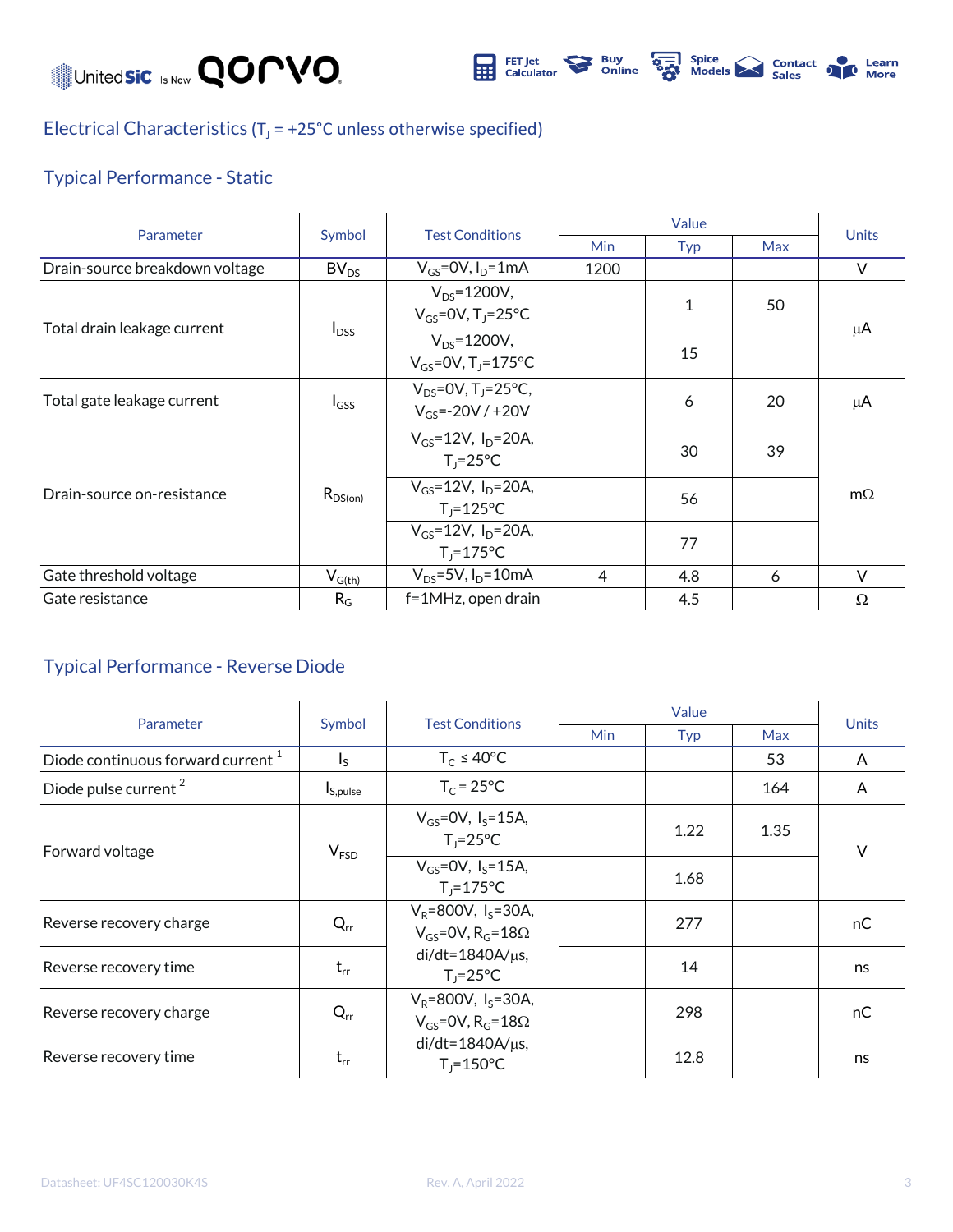



### Typical Performance - Dynamic

|                                                 | Symbol                      | <b>Test Conditions</b>                                                                                                                                                                                                                                                            | Value |                |            | <b>Units</b> |
|-------------------------------------------------|-----------------------------|-----------------------------------------------------------------------------------------------------------------------------------------------------------------------------------------------------------------------------------------------------------------------------------|-------|----------------|------------|--------------|
| Parameter                                       |                             |                                                                                                                                                                                                                                                                                   | Min   | Typ            | <b>Max</b> |              |
| Input capacitance                               | $C_{\mathsf{iss}}$          | $V_{DS}$ =800V, $V_{GS}$ =0V<br>$f=100kHz$                                                                                                                                                                                                                                        |       | 1450           |            |              |
| Output capacitance                              | $\overline{C}_{\text{oss}}$ |                                                                                                                                                                                                                                                                                   |       | 65             |            | pF           |
| Reverse transfer capacitance                    | $C_{rs\underline{s}}$       |                                                                                                                                                                                                                                                                                   |       | $\overline{2}$ |            |              |
| Effective output capacitance, energy<br>related | $C_{\text{oss(er)}}$        | $V_{DS}$ =0V to 800V,<br>$V_{GS} = 0V$                                                                                                                                                                                                                                            |       | 82             |            | pF           |
| Effective output capacitance, time<br>related   | $C_{\text{oss(tr)}}$        | $V_{DS} = 0V$ to 800V,<br>$V_{GS} = 0V$                                                                                                                                                                                                                                           |       | 150            |            | pF           |
| $Coss$ stored energy                            | $E_{\text{oss}}$            | $V_{DS}$ =800V, $V_{GS}$ =0V                                                                                                                                                                                                                                                      |       | 26             |            | $\mu$ J      |
| Total gate charge                               | $Q_G$                       | $V_{DS} = 800V, I_D = 30A,$                                                                                                                                                                                                                                                       |       | 37.8           |            | пC           |
| Gate-drain charge                               | $Q_{GD}$                    | $V_{GS}$ = 0V to 15V                                                                                                                                                                                                                                                              |       | 8              |            |              |
| Gate-source charge                              | $Q_{GS}$                    |                                                                                                                                                                                                                                                                                   |       | 11.8           |            |              |
| Turn-on delay time                              | $t_{d(on)}$                 |                                                                                                                                                                                                                                                                                   |       | 12             |            | ns           |
| Rise time                                       | $t_r$                       | Note 4 and 5,                                                                                                                                                                                                                                                                     |       | 19             |            |              |
| Turn-off delay time                             | $t_{d(\rm off)}$            | $V_{DS}$ =800V, I <sub>D</sub> =30A, Gate<br>Driver = 0V to +15V,                                                                                                                                                                                                                 |       | 77             |            |              |
| Fall time                                       | $t_f$                       | $R_{G ON} = 1\Omega$ , $R_{G OFF} = 18\Omega$ ,                                                                                                                                                                                                                                   |       | 11             |            |              |
| Turn-on energy including $R_S$ energy           | $E_{ON}$                    | inductive Load.<br>FWD: same device with $V_{GS}$<br>= 0V and $R_G = 18\Omega$ ,<br>Snubber: $R_s = 10\Omega$ , C <sub>s</sub> =47pF<br>$T_i = 25^{\circ}C$                                                                                                                       |       | 423            |            | $\mu$ J      |
| Turn-off energy including $R_s$ energy          | $E_{OFF}$                   |                                                                                                                                                                                                                                                                                   |       | 73             |            |              |
| Total switching energy                          | $E_{\text{TOTAL}}$          |                                                                                                                                                                                                                                                                                   |       | 496            |            |              |
| Snubber $R_s$ energy during turn-on             | $E_{RS\_ON}$                |                                                                                                                                                                                                                                                                                   |       | 1.7            |            |              |
| Snubber $R_s$ energy during turn-off            | $E_{RS\_OFF}$               |                                                                                                                                                                                                                                                                                   |       | 1.5            |            |              |
| Turn-on delay time                              | $t_{d(on)}$                 | Note 4 and 5.<br>$V_{DS}$ =800V, I <sub>D</sub> =30A, Gate<br>Driver = 0V to +15V,<br>$R_{G ON} = 1\Omega$ , $R_{G OFF} = 18\Omega$ ,<br>inductive Load.<br>FWD: same device with $\rm V_{GS}$<br>= 0V and $R_G = 18\Omega$ ,<br>Snubber: $R_s = 10\Omega$ , C <sub>s</sub> =47pF |       | 13             |            |              |
| Rise time                                       | $t_r$                       |                                                                                                                                                                                                                                                                                   |       | 20             |            | ns           |
| Turn-off delay time                             | $t_{d(\rm off)}$            |                                                                                                                                                                                                                                                                                   |       | 85             |            |              |
| Fall time                                       | $t_f$                       |                                                                                                                                                                                                                                                                                   |       | 12             |            |              |
| Turn-on energy including $R_S$ energy           | $E_{ON}$                    |                                                                                                                                                                                                                                                                                   |       | 500            |            |              |
| Turn-off energy including $R_s$ energy          | $\mathsf{E}_{\mathsf{OFF}}$ |                                                                                                                                                                                                                                                                                   |       | 97             |            | μJ           |
| Total switching energy                          | $E_{\text{TOTAL}}$          |                                                                                                                                                                                                                                                                                   |       | 597            |            |              |
| Snubber $R_s$ energy during turn-on             | $E_{RS\_ON}$                | $T_i = 150^{\circ}C$                                                                                                                                                                                                                                                              |       | 1.6            |            |              |
| Snubber $R_s$ energy during turn-off            | $E_{RS\_OFF}$               |                                                                                                                                                                                                                                                                                   |       | 1.4            |            |              |

4. Measured with the switching test circuit in Figure 26.

5. In this datasheet, all the switching energies (turn-on energy, turn-off energy and total energy) presented in the tables and Figures include the device RC snubber energy losses.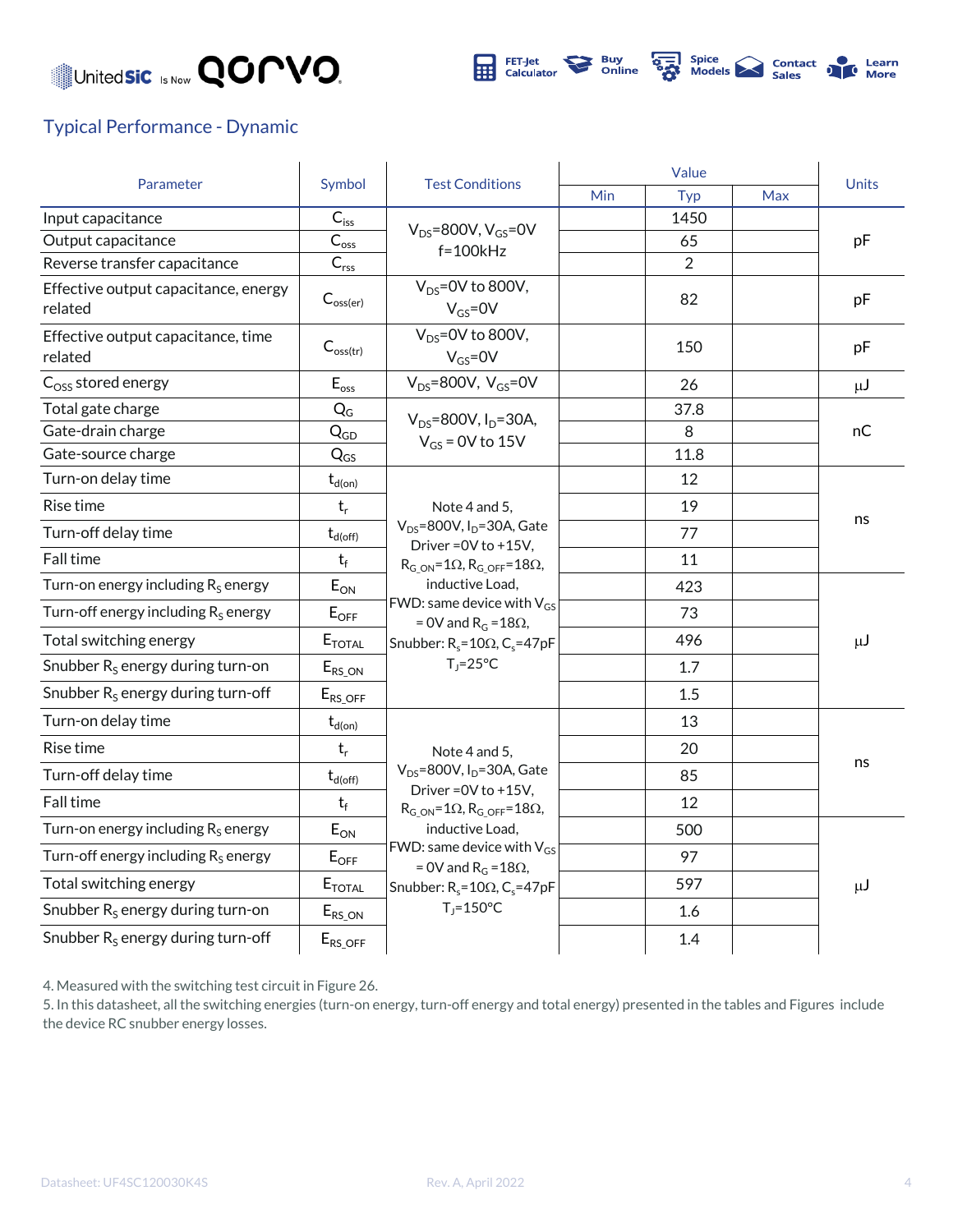## United**sic** Is Now **QOMVO**.





Figure 1. Typical output characteristics at  $T_J$  = - 55°C,  $tp < 250 \mu s$ 



Figure 3. Typical output characteristics at  $T_J$  = 175°C,  $tp < 250 \mu s$ 



Spice<br>Models |

**Contact** 

Learn

**Buy**<br>Online

**FET-Jet** 

Calculator

屈

Figure 2. Typical output characteristics at  $T_J$  = 25°C, tp  $< 250<sub>µ</sub>s$ 



Figure 4. Normalized on-resistance vs. temperature at  $V_{GS}$  = 12V at  $I_D$  = 30A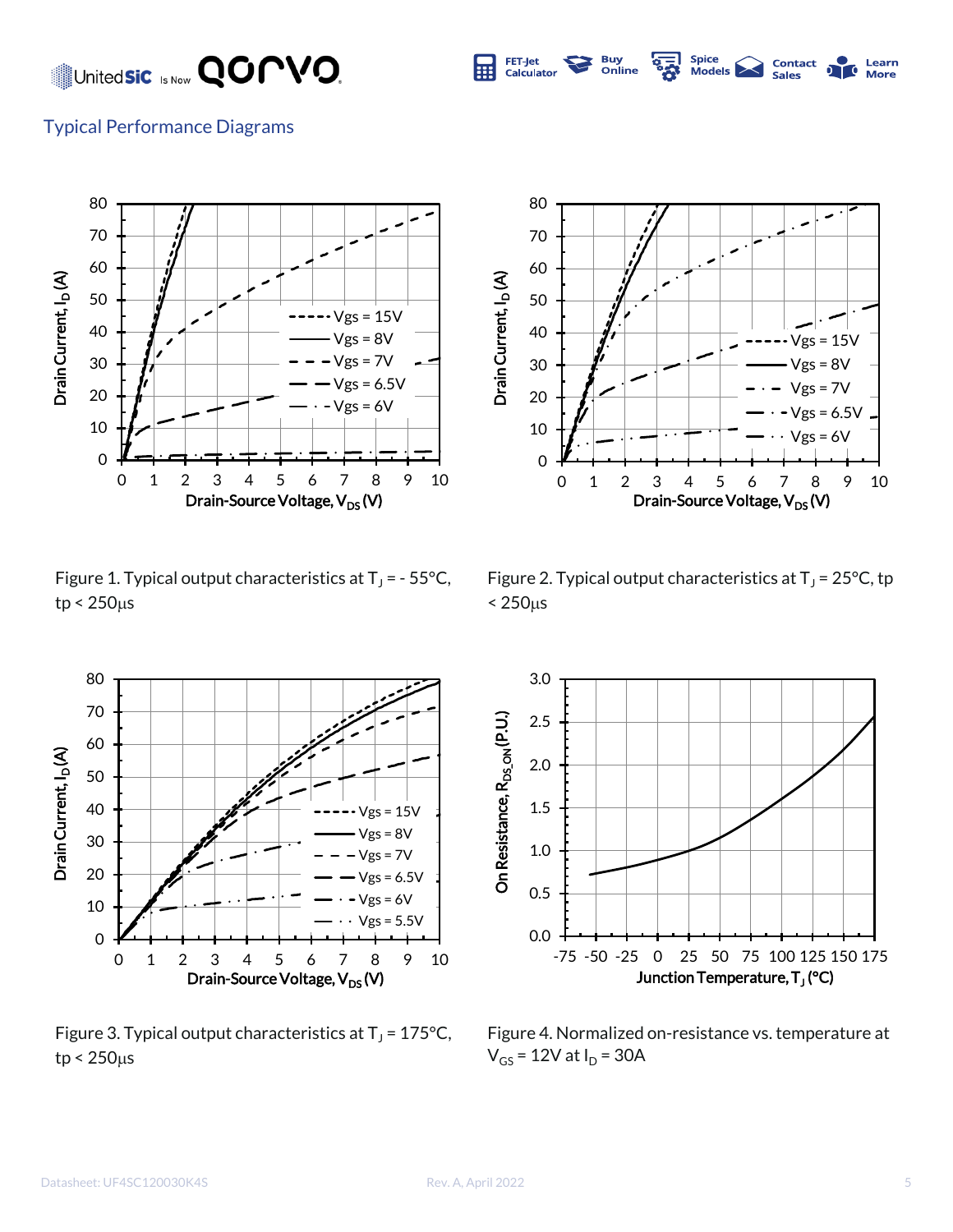## Unitedsic **Is Now QOPVO.**





Spice<br>Models

**Contact**<br>Sales

Learn

**More** 

FET-Jet<br>Calculator

屈

**Buy**<br>Online

Figure 5. Typical drain-source on-resistances at  $V_{GS}$  = 12V

Figure 6. Typical transfer characteristics at  $V_{DS}$  = 5V



 $V_{DS}$  = 5V and  $I_D$  = 10mA



Figure 7. Threshold voltage vs. junction temperature at  $-$  Figure 8. Typical gate charge at V $_{\rm{DS}}$  = 5V and I $_{\rm{D}}$  = 30A

#### Datasheet: UF4SC120030K4S Rev. A, April 2022 6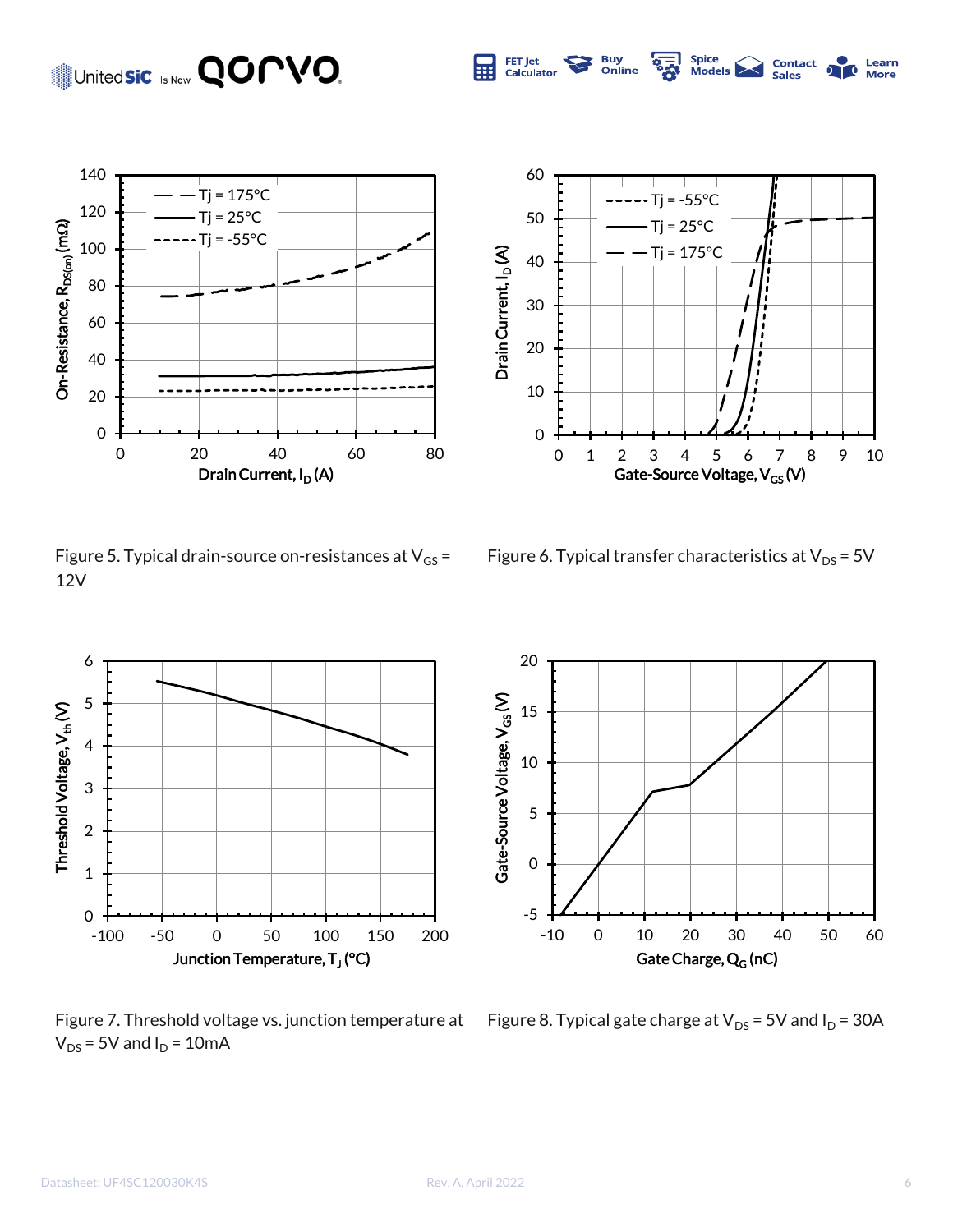## United**sic** Is Now **QOPVO**.







Spice<br>Models

Contact<br>Sales

Learn

FET-Jet<br>Calculator

屈

**Buy**<br>Online

 $= -55^{\circ}$ C Figure 10. 3rd quadrant characteristics at T<sub>J</sub> = 25 $^{\circ}$ C



Figure 11. 3rd quadrant characteristics at  $T_J$  = 175°C



Figure 12. Typical stored energy in  $C_{\text{OSS}}$  at  $V_{\text{GS}}$  = 0V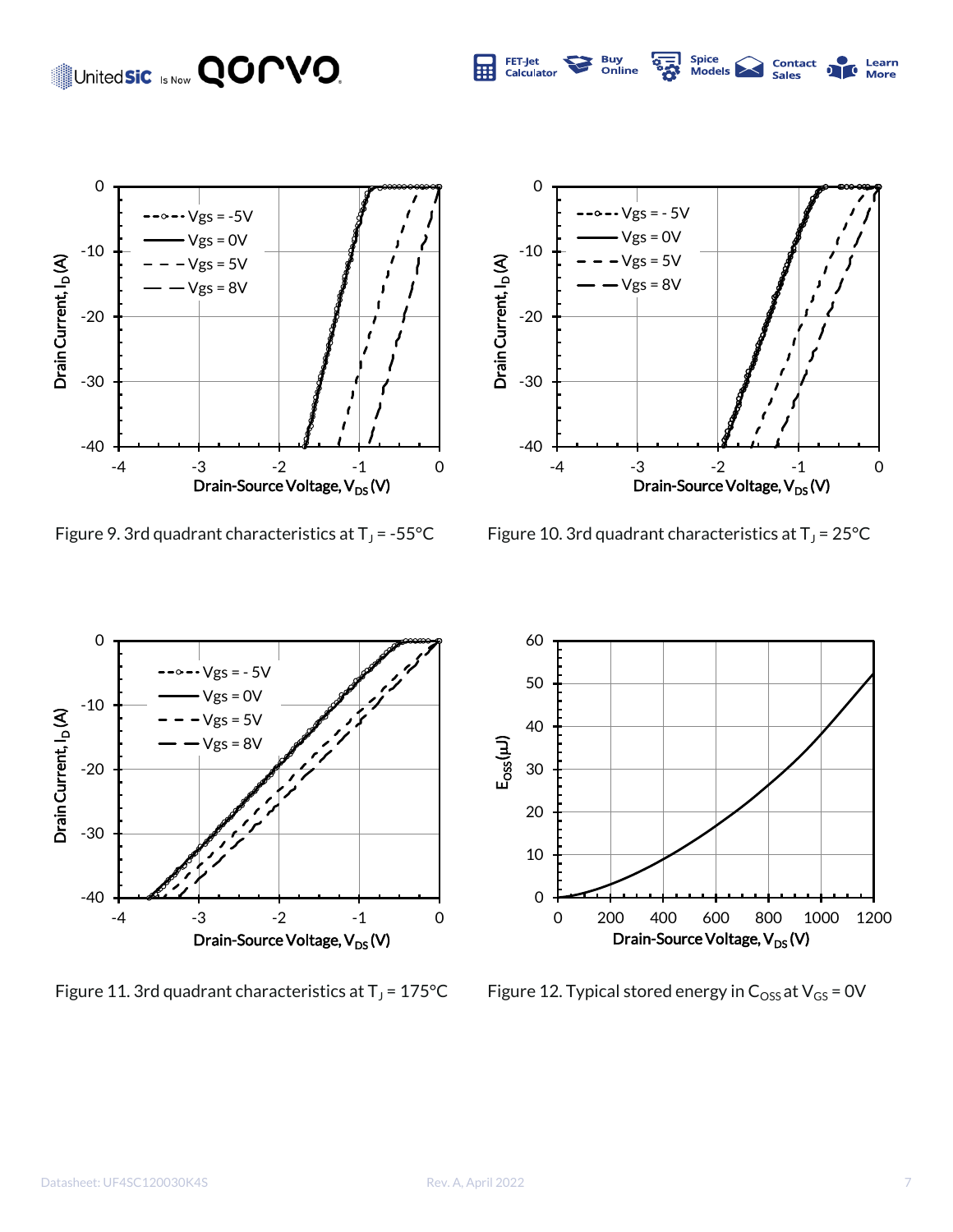## Unitedsic **Is Now QOPVO.**



Figure 13. Typical capacitances at  $f = 100$ kHz and V<sub>GS</sub> = 0V

Figure 14. DC drain current derating

1





Figure 15. Total power dissipation Figure 16. Maximum transient thermal impedance



Spice<br>Mode**l**s

**Contact**<br>Sales

Learn

**Buy**<br>Online

**FET-Jet** 

Calculato

⊞

Datasheet: UF4SC120030K4S Rev. A, April 2022 8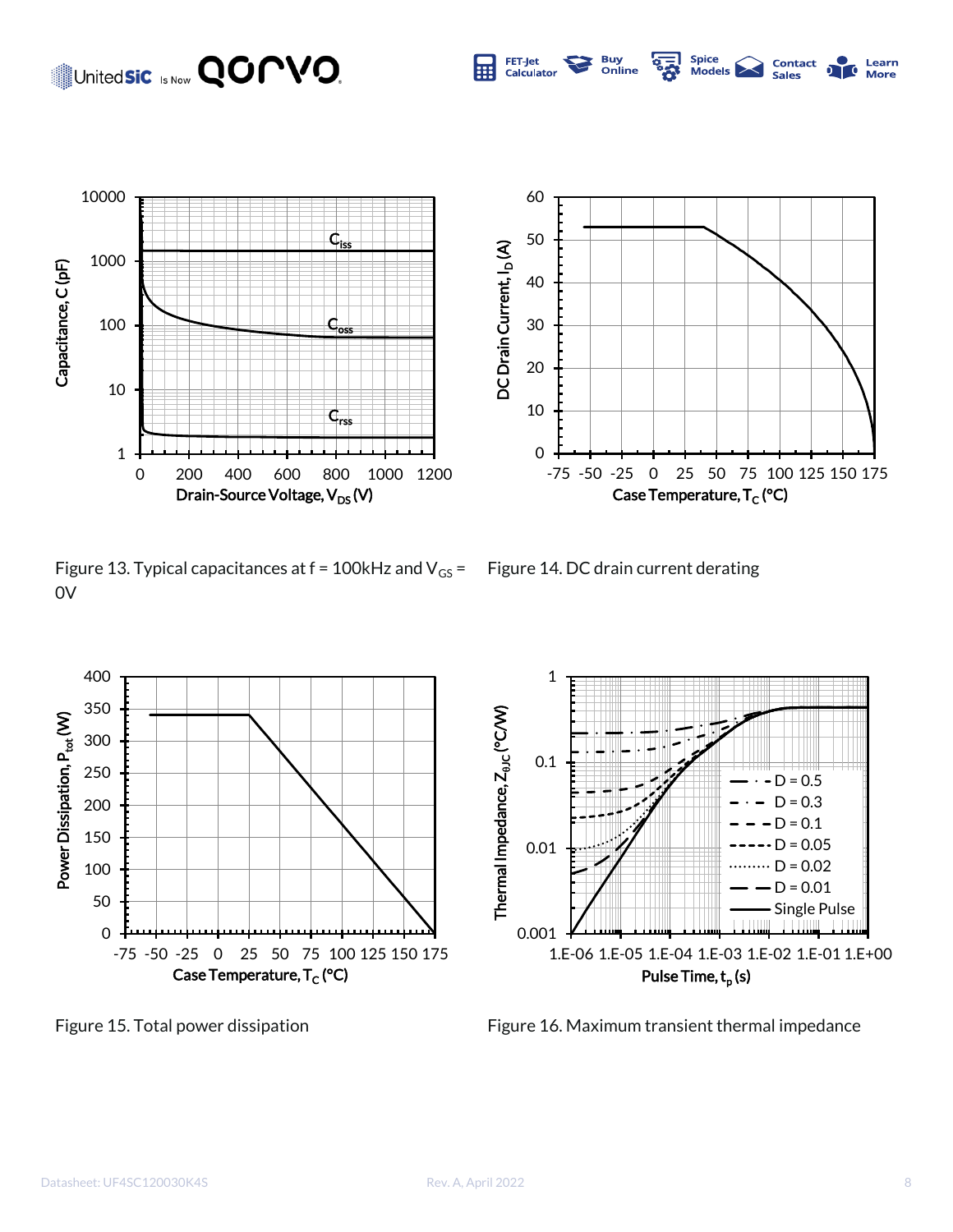## United**sic** Is Now **QOMVO**.



Figure 17. Safe operation area at  $T_c = 25^{\circ}C$ , D = 0, Parameter  $t_{p}$ 



Spice<br>Models

**Contact** 

Sales

Learn

More

T.

**Buy**<br>Online

**FET-Jet** 

Calculator

匾

Figure 18. Reverse recovery charge Qrr vs. junction temperature at  $V_{DS}$  = 800V



Figure 19. Clamped inductive switching energy vs. drain current at V $_{\text{DS}}$  = 800V and T $_{\text{J}}$  = 25°C



Figure 20. RC snubber energy losses vs. drain current at  $V_{DS}$  = 800V, I<sub>D</sub> = 30A, and T<sub>J</sub> = 25°C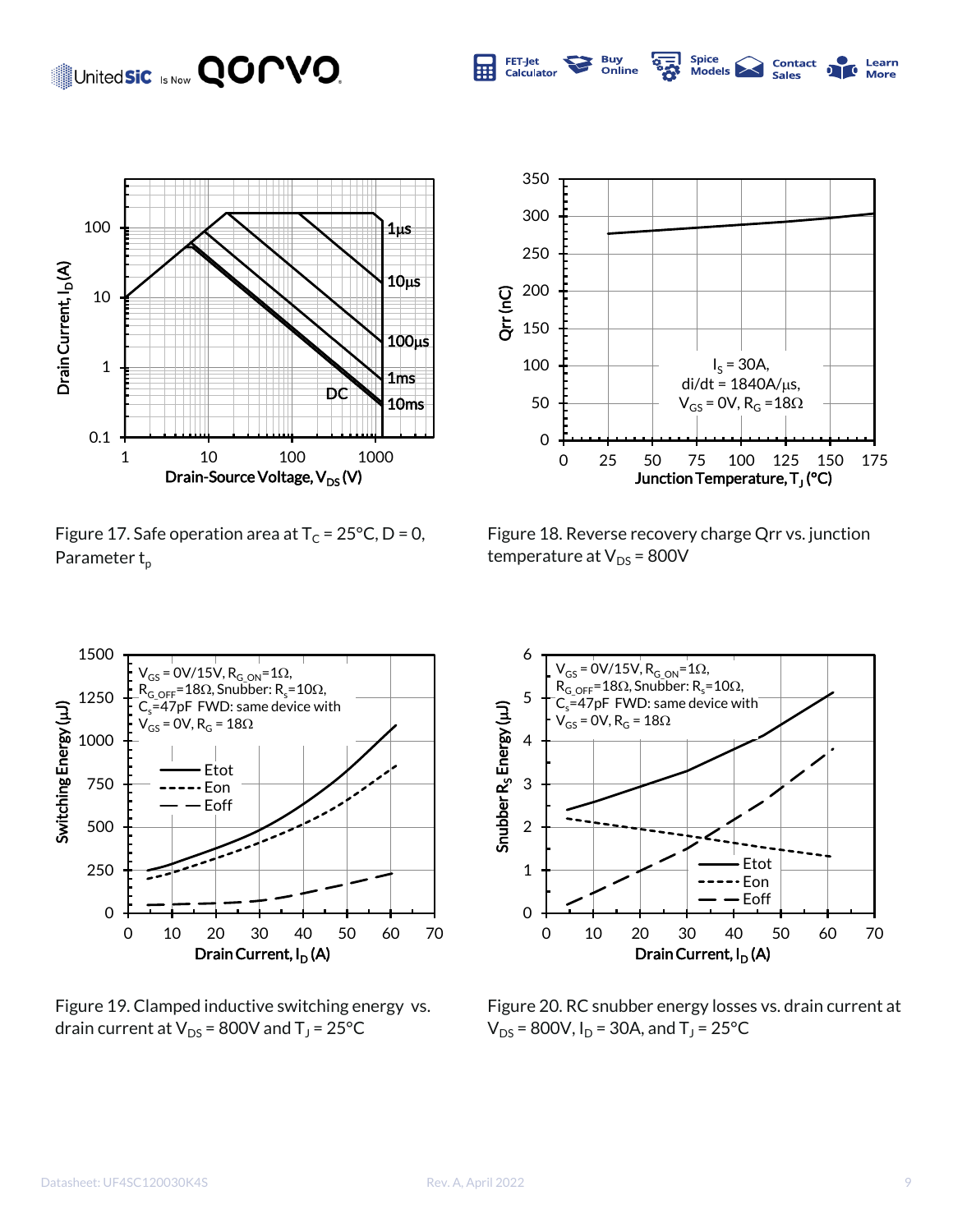## United**sic** Is Now **QOMVO**



Figure 21. Clamped inductive switching energies vs.  $R_{G,EXT}$  at  $V_{DS}$  = 800V, I<sub>D</sub> =30A, and T<sub>J</sub> = 25°C



Spice<br>Models |

**Contact** 

Learn

**More** 

70

**Buy**<br>Online

**FET-Jet** 

**Calculator** 

屈

Figure 22. RC snubber energy losses vs.  $R_{G,EXT}$  at  $V_{DS}$  = 800V,  $I_D$  = 30A, and T<sub>J</sub> = 25°C



Figure 23. Clamped inductive switching energies vs. snubber capacitance  $C_5$  at V<sub>DS</sub> = 800V, I<sub>D</sub> = 30A, and



Figure 24. RC snubber energy losses vs. snubber capacitance  $\text{C}_\text{S}$  at V<sub>DS</sub> = 800V, I<sub>D</sub> =30A, and T<sub>J</sub> = 25°C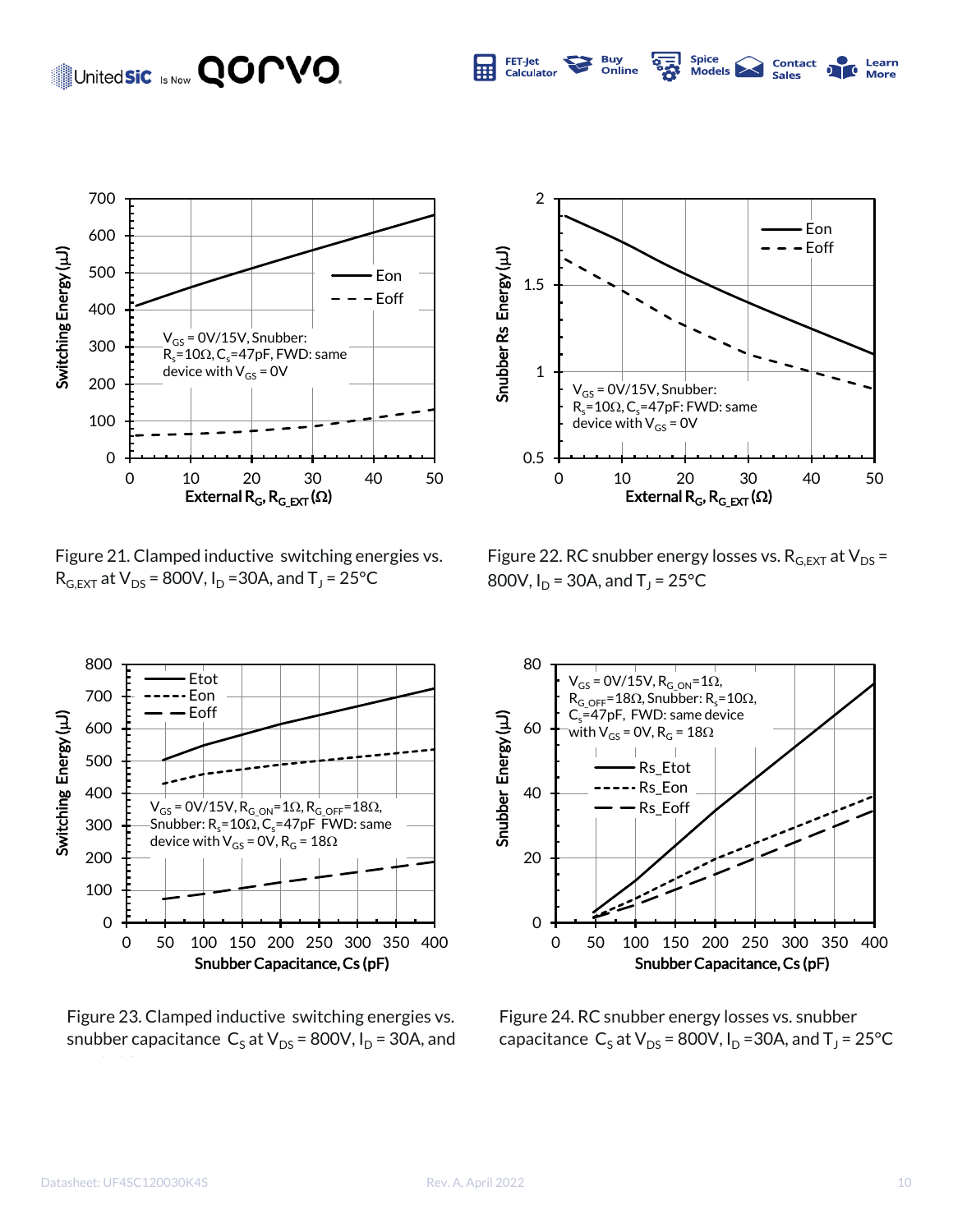#### Spice<br>Models FET-Jet<br>Calculator United**sic** Is Now **QOMVO. Buy**<br>Online **Contact**<br>Sales **Learn**<br>More 屈  $\overline{\mathbf{c}}$



Figure 25. Clamped inductive switching energy vs. junction temperature at  $V_{DS}$  =800V and  $I_D$  =30A



Figure 26. Schematic of the half-bridge mode switching test circuit. Note, a bus RC snubber ( $R_{BS}$  = 2.5 $\Omega$ ,  $C_{BS}$ =100nF) is used to reduce the power loop high frequency oscillations.